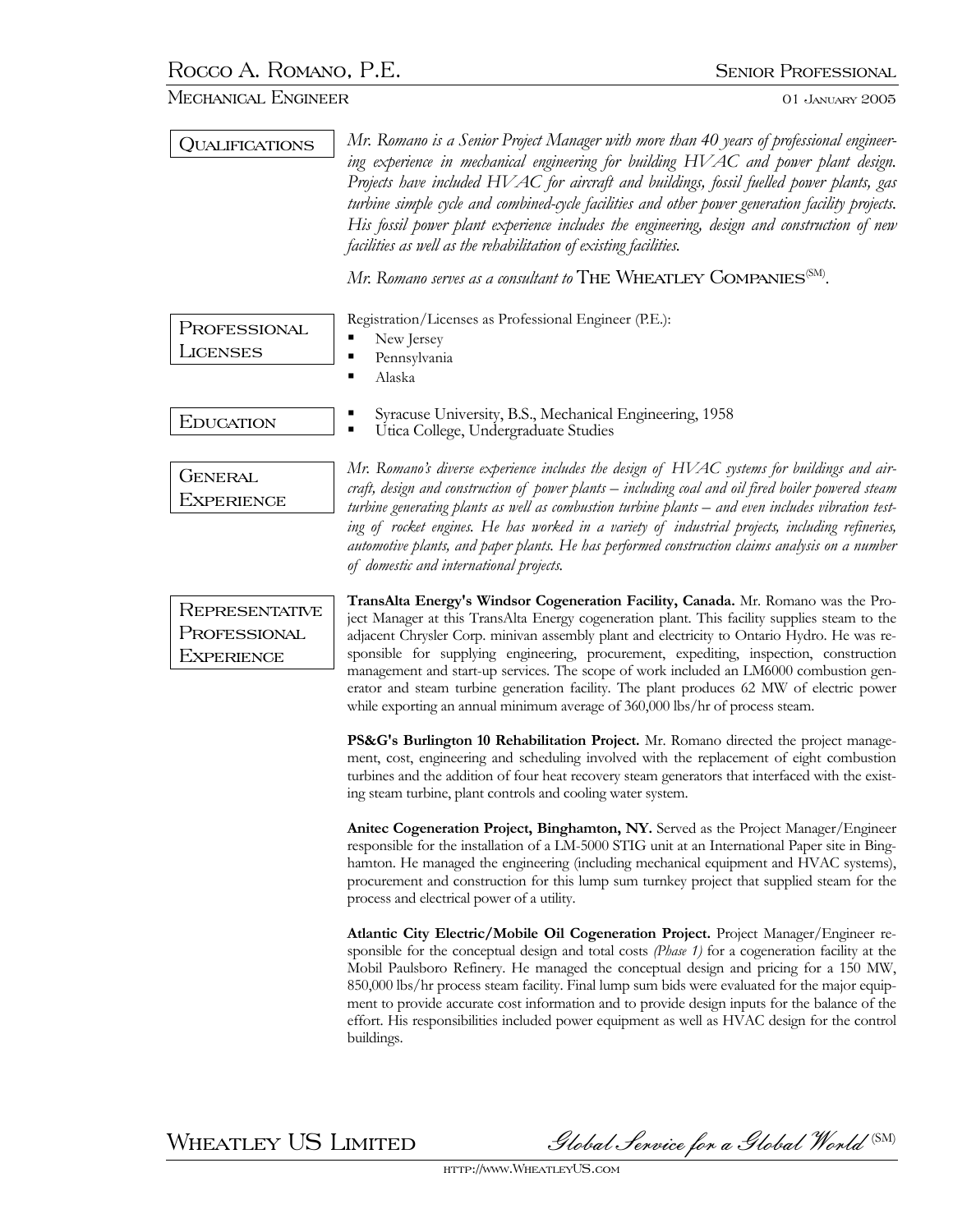## Mechanical Engineer

**Sun Oil Company, Yabucoa Refinery.** Project Manager/Engineer for a two-phased cogeneration study at the refinery. The study's first phase determined the most viable of four cogeneration plants to supply the refinery's steam requirements while generating 20 MW of *inplant* electrical power. He analyzed conceptual plans, capital operating and maintenance costs, and environmental factors. The second phase was a detailed study of the recommendation.

**Gas Turbine, Cogeneration Facility, Hazelton, PA.** Provided Project Management services for the design and installation of a 100 MW gas turbine, combined cycle cogeneration facility. He managed the detailed designs for combustion turbine foundations and electrical and controls systems. The project was performed in two phases: a fast tract simple cycle engineering/construction sequence and a combined cycle installation, including a heat recovery steam generator, a steam turbine generator and an auxiliary boiler.

## **Combustion Turbine Project, Dover, DE.**

Directed the management, technical and construction management services for the design, procurement and installation of a 40 MW gas turbine, simple cycle generation facility. Managed the detailed designs for GE Frame-6 combustion turbine foundations, civil/structural work, geotechnical investigations, mechanical and electrical efforts and environmental permitting.

**Atlantic City Electric, Various Fossil Power Plant Replacement Projects.** As Project Manager he managed and provided technical direction for the PCB transformer replacement project at the B.L. England Station. The project entailed the removal, storage, handling, transportation and disposal of seven unit substation transformers. The project included a PCB spill prevention direction control and countermeasure plan. Responsibilities included design of HVAC systems for the projects.

Mr. Romano also managed and provided technical direction for the Deepwater Unit 8 Superheater Replacement Project. The project included disassembly of the Unit 8 boiler penthouse which was insulated with asbestos. The work also included asbestos removal in accordance with accepted removal regulations.

**PDC-El Paso LLP/Milford Power Project, Milford, CT**. Worked for contractor in designbuild, lump sum, turnkey project, worked as a member of the expert team that performed technical analysis and schedule analysis resulting from design changes and subsequent schedule delays by the equipment supplier. Assembly of the Heat Recovery Steam Generator was the subject of a lengthy construction delay dispute, which continued during and after final boiler erection. A detailed engineering study was performed for the contractor which ultimately revealed design changes in the HRSG tube sheet suspension technique from the last unit installed to this project. These non-recorded changes were traced to the cause of the dispute and delay.

**Fossil Power Plant Retrofit Projects.** As Project Engineer he managed the administration, co-ordination and execution of engineering and design activities on nine coal conversion projects. As Lead Power Engineer he was responsible for the mechanical engineering and design adequacy of existing piping systems and equipment, as well as the sizing and selection of new components.

**Westinghouse Electric Corporation.** His responsibilities included engineering (including power equipment as well as HVAC systems), purchasing, planning and construction. For example, he was responsible for engineering on the combined cycle units installed for Kaiser Aluminum in Chalmette, LA, and for the first PACE installation of a 260 MW combined cycle system at the Public Service Company's Oklahoma Comanche Plant.

 $\,$ WHEATLEY US LIMITED Slobal Service for a Global World  $^{\text{\tiny{(SM)}}}$